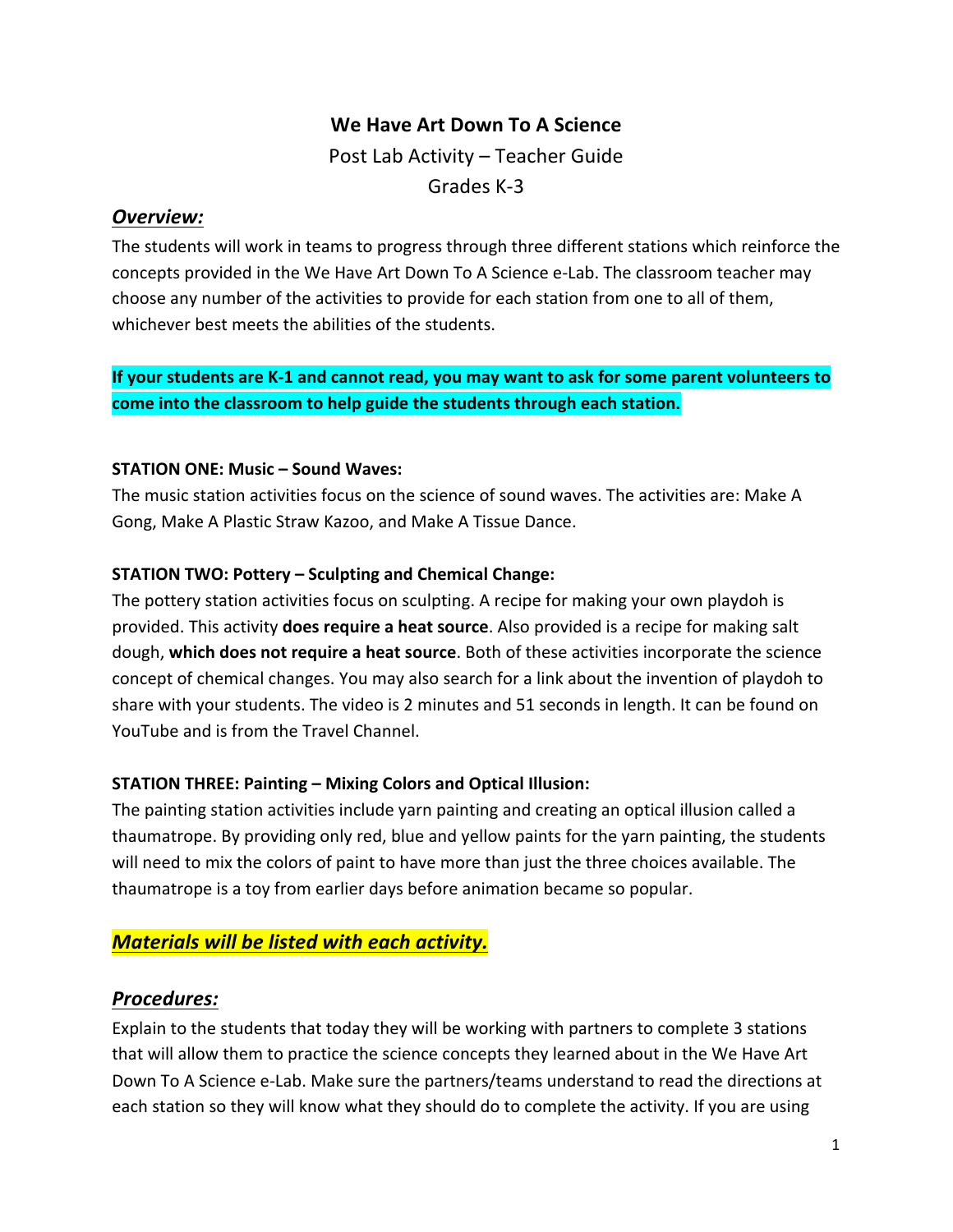parent volunteers, make sure students understand to listen to the parent volunteer and follow his/her directions.

You may also want to set a time limit to complete each activity. Share with the students the sound (ex: buzzer, clapping hands twice, bell, etc.) you will be using when it is time for them to rotate to the next station.

Send the students to each station and keep track of time so you can signal when it is time for the partners/teams to rotate. You will need to determine the time limit based upon the amount of time you have for the students to complete all three stations.

Each activity has written directions for the students/parent volunteers to follow to complete the activity. Make sure you have the directions for each activity at each station printed and placed, clearly visible, where the activity is to take place.

After all of the students have completed all three stations, get the class back together to have a final discussion of what they discovered at each station.

**The yarn painting activity will take more than one day to complete because the glue-soaked yarn needs to dry once the student creates their pattern/design. The students can then paint their pattern/design, once the yarn has dried in place. You may want to have the students (as** a whole class) create their design with the glue-soaked yarn the day before doing the stations. Then on the day the students rotate through the stations, they can paint their design **at that time.** 

# **Explanations for the science behind the station concept will be listed with each** *activity.*

## *Assessment:*

As the students are participating in the activities at each station, walk around the classroom to monitor their progress. Once students have completed each station, get the class back together for a post station discussion. Ask the following questions:

#### **STATION ONE: Music – Sound Waves:**

Make Your Own Gong and Make a Straw Kazoo:

- What did you hear at this station? (a high sound like a bell or a low sound like a gong)
- Why do you think the sounds were different for each spoon? (answers will vary)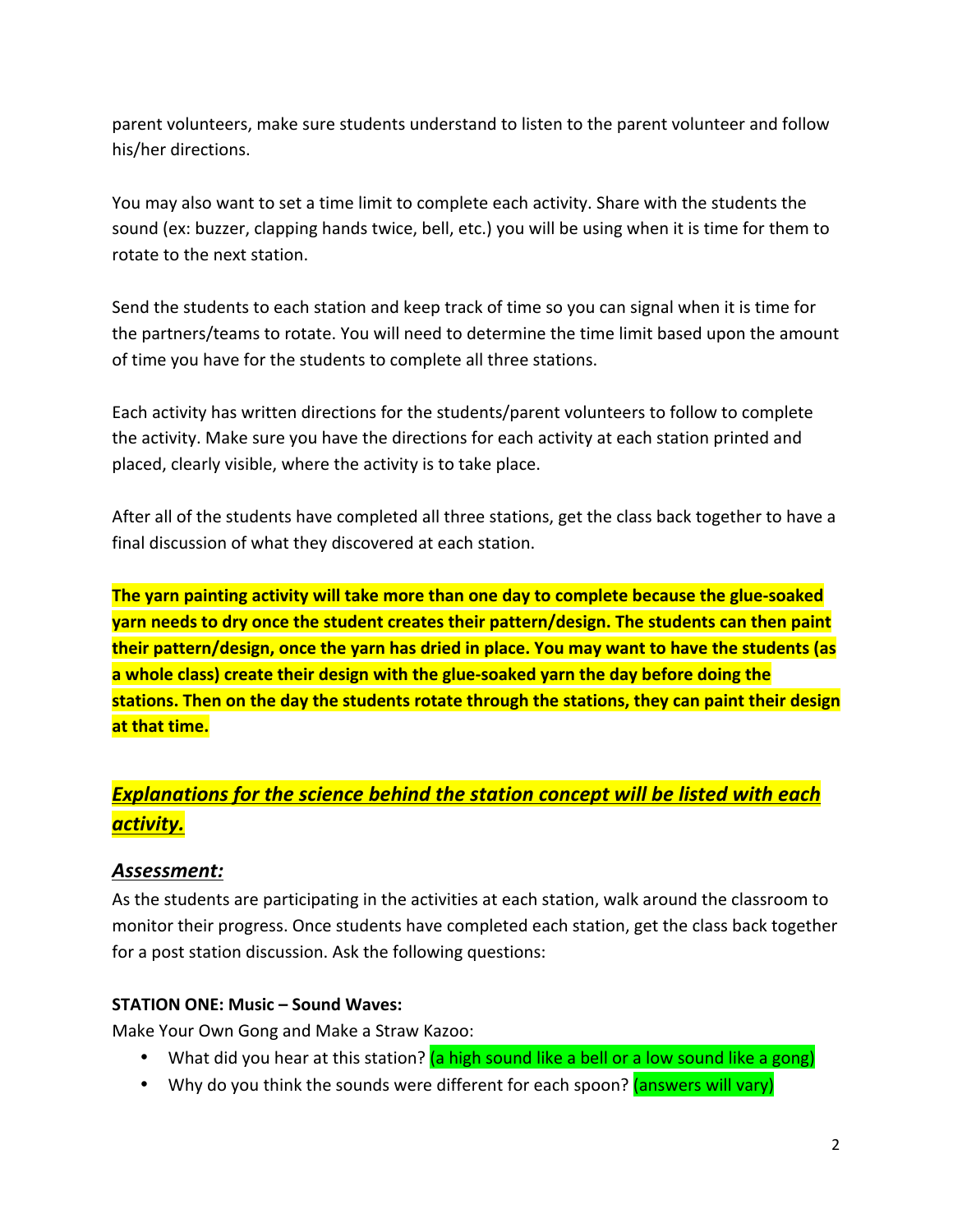- How did you change your kazoo to make different sounds? (made it shorter, added holes)
- What made the sounds you heard from the spoons or the kazoo? (vibrations changing into sound waves)

#### **STATION TWO: Pottery – Sculpting / Chemical Change:**

Make Your Own Playdoh and/or Make Your Own Salt Dough and/or History of Playdoh Video:

- What ingredients did we start with to make our playdoh or salt dough? (flour, water, salt, cream of tartar, food coloring, vegetable oil / flour, salt, water, food coloring)
- Who can give me an example of a physical change? (answers will vary)
- Who can give me an example of a chemical change? (answers will vary)
- Did making our playdoh and/or salt dough bring about a physical change or a chemical change? (chemical change)

## **STATION THREE: Painting – Mixing Colors and Optical Illusion:**

Yarn Art Painting and/or Make a Thaumatrope:

- Ask for any volunteers to share their yarn art painting and notice if they mixed colors.
- Ask specific students who mixed colors, how did they get certain colors if only red, blue and yellow paints were at the station.  $(\text{red} + \text{yellow} = \text{orange}/ \text{red} + \text{blue} = \text{purple}/$  $y$ ellow + blue = green / all colors mixed together = black)
- Ask for volunteers to share their thaumatrope. If a student chose to draw his/her own design and not use the copy provided, ask him/her to demonstrate their thaumatrope.
- Ask if anyone can explain why they see their image on both sides. (The human eye can retain an image for about  $1/20$  of a second after the object has disappeared. They may something like the eyes can still see what was there after it is gone.)

**A** list of materials for each activity at each station is provided. You will only need to acquire the materials for the stations you decide to provide for the students. The materials listed are **enough for one team of 2 students at each station, unless noted otherwise. If you have** multiple teams at each station at one time, you will need to increase the number of materials **provided.**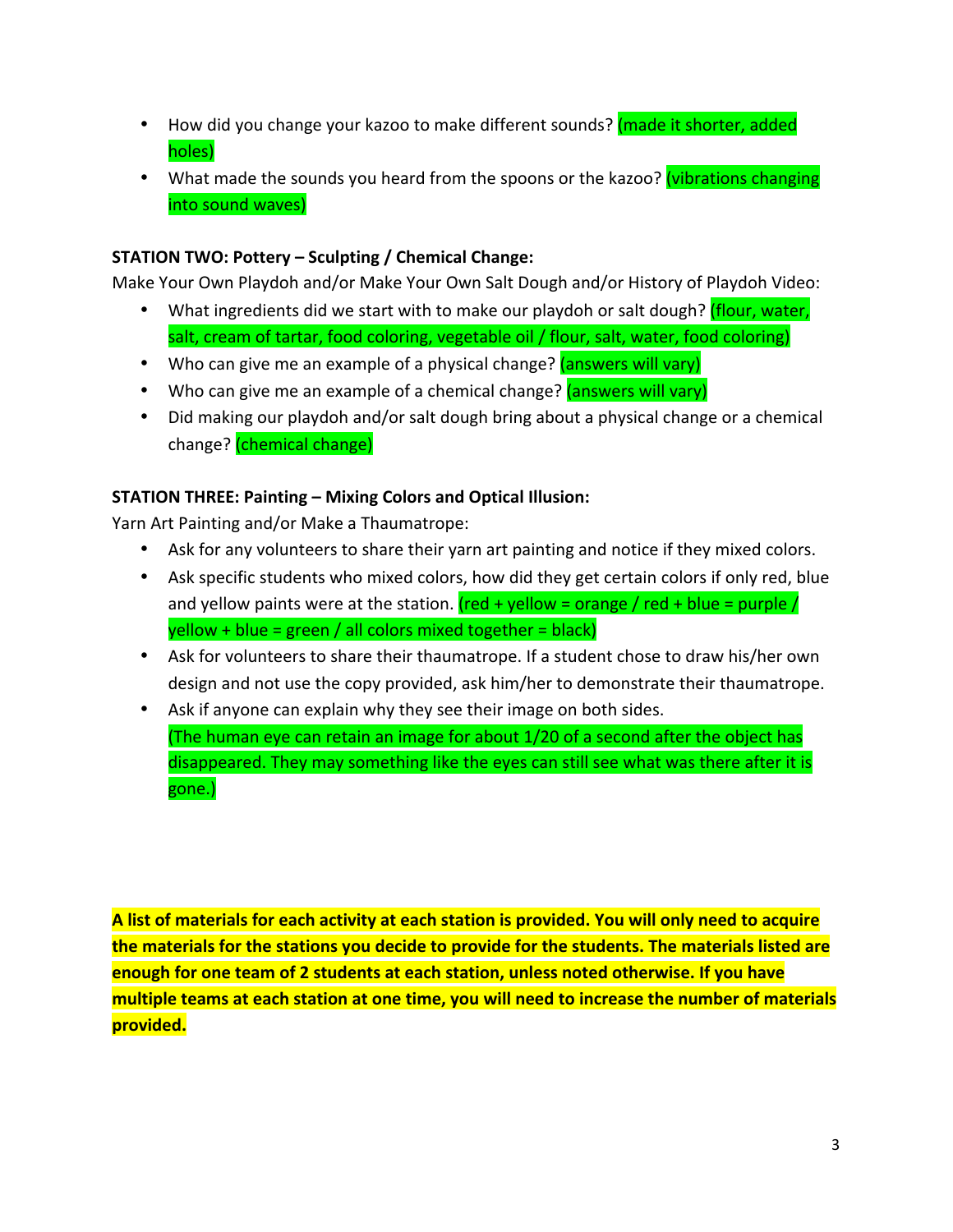*Station Activity Information:*

## **STATION ONE: Music – Sound Waves:**

## **Make Your Own Gong:**

| <b>Materials:</b>     | A wooden or heavy plastic ruler<br>Two different size metal spoons (teaspoon and serving spoon)<br>2 pieces of yarn / each 4 feet long (can be cut shorter if the<br>students are younger and not very tall)<br>Printed directions for completing the activity                                                                                                                                                                                                                                                                                                                                                                                                                                                                                                                                                                                                                                                 |
|-----------------------|----------------------------------------------------------------------------------------------------------------------------------------------------------------------------------------------------------------------------------------------------------------------------------------------------------------------------------------------------------------------------------------------------------------------------------------------------------------------------------------------------------------------------------------------------------------------------------------------------------------------------------------------------------------------------------------------------------------------------------------------------------------------------------------------------------------------------------------------------------------------------------------------------------------|
| <b>Getting Ready:</b> | Collect the necessary materials for this station.<br>Cut the yarn to desired lengths<br>Tie the yarn around the handle of each spoon.<br>Make sure the printed directions are visible for students to read<br>or parent volunteers to follow.                                                                                                                                                                                                                                                                                                                                                                                                                                                                                                                                                                                                                                                                  |
| <b>Explanation:</b>   | Before participating in the We Have Art Down To A Science, the<br>students may not have realized that sound is heard because of<br>sound waves being produced and traveling to their ears. A person<br>cannot see sound waves because they are invisible. Sound waves<br>occur as a result of vibrations. In this activity, the students will<br>hear the vibrations created when the ruler hits the spoon. The<br>vibrations travel up the yarn to their ears instead of spreading out<br>into the air inside the classroom. The students will hear different<br>sounds based upon what type of spoon is used and the length of<br>the yarn used. The students may hear a higher sound like a church<br>bell or a deeper sound like a gong. Only the student holding the<br>yarn to their ears will hear the sound. The other student hitting<br>the spoon with the<br>ruler will hear a slight "tink" sound. |

**A WORD OF CAUTION: Sometimes the student hitting the spoon** with the ruler will think that hitting the spoon really hard will produce a louder sound. This is not the case.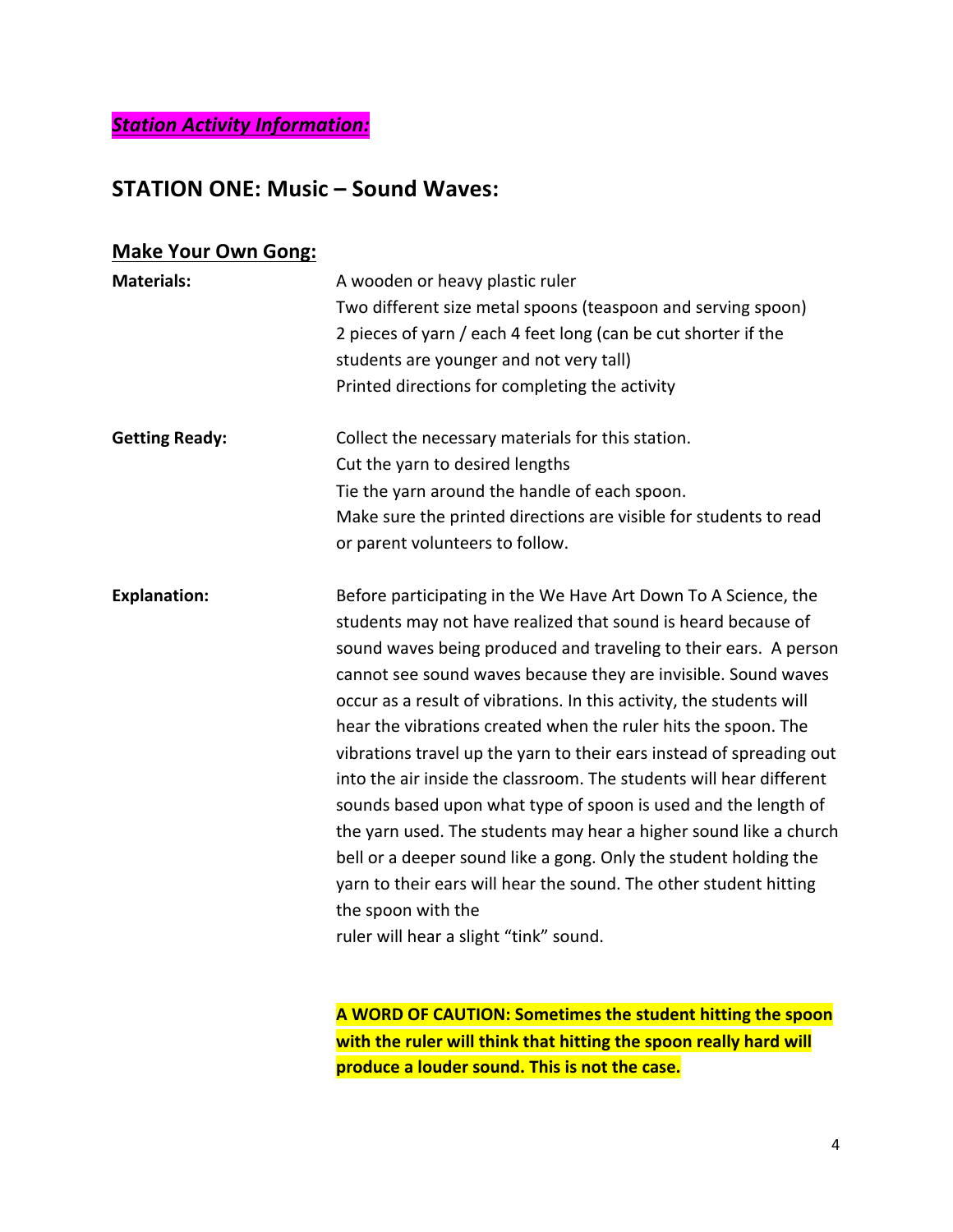# **Directions: Make Your Own Gong:**

Today you will test how sound travels. When a sound is made, sound waves are created but you can't see them because sound waves are invisible. The sound waves travel through the air to reach your ears. This activity helps you to see how the sound waves travel to your ears.

- 1) Create a loop in the middle of the string/yarn and place the loop around the handle of the spoon.
- 2) Pull the yarn/string tightly so that the spoon hangs in the center of the yarn/string and you have two long pieces of the yarn/string, about the same length.
- 3) Take the ends of the longer pieces of yarn/string and wrap them around your pointer (index) finger of each hand.
- 4) Gently push the string against each ear. DO NOT PUT THE STRING INSIDE YOUR EARS.
- 5) The spoon needs to hang just below your waist.
- 6) The student not holding the yarn/string needs to GENTLY hit the ruler against the rounded part of the spoon.
- 7) Try making the yarn/string shorter or try using a different sized spoon and compare the sounds.
- 8) The students should trade places and repeat the process all over again.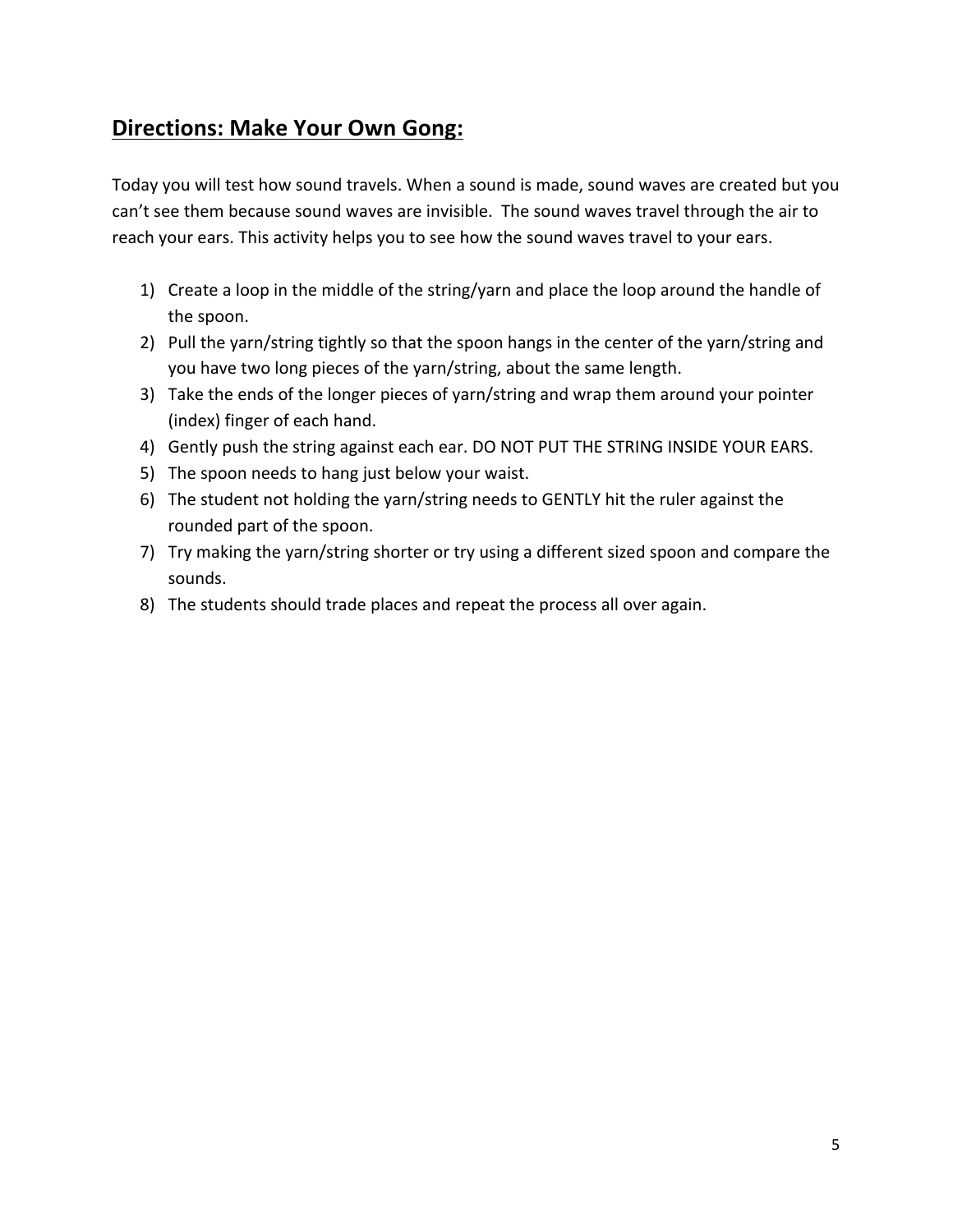# **Make a Straw Kazoo:**

| <b>Materials:</b>     | Plastic drinking straw (one per student)<br><b>Scissors</b><br>Printed directions for completing the activity<br>A push pin (optional)                                                                                                                                                                                                                                                                                                                                                                                                                                                                                                                                             |
|-----------------------|------------------------------------------------------------------------------------------------------------------------------------------------------------------------------------------------------------------------------------------------------------------------------------------------------------------------------------------------------------------------------------------------------------------------------------------------------------------------------------------------------------------------------------------------------------------------------------------------------------------------------------------------------------------------------------|
| <b>Getting Ready:</b> | Collect the necessary materials for this station.<br>Make sure the printed directions are visible for students to read<br>or parent volunteers to follow.                                                                                                                                                                                                                                                                                                                                                                                                                                                                                                                          |
| <b>Explanation:</b>   | Before participating in the We Have Art Down To A Science e-Lab,<br>the students may not have realized that sound is heard because of<br>sound waves being produced and traveling to their ears. A person<br>cannot see sound waves because they are invisible. Sound waves<br>occur as a result of vibrations. When an object vibrates, moves<br>back and forth, the air around that object will vibrate as well.<br>When the air vibrates fast enough, a person may hear this<br>movement as sound. By cutting the straw and making it shorter,<br>the student changes the amount of air inside the straw. When<br>there is less air to vibrate, it will make a different sound. |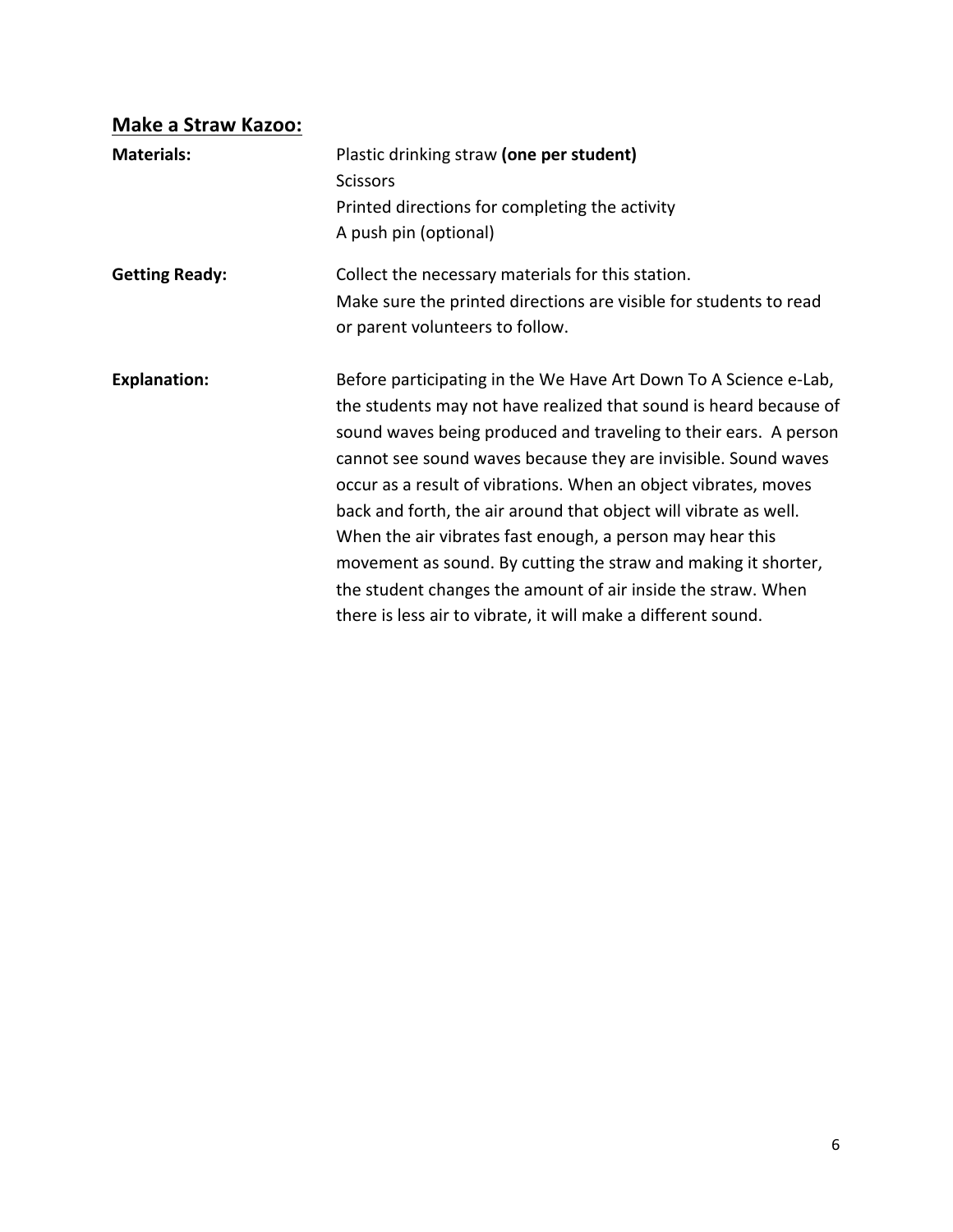# **Directions: Make A Straw Kazoo:**

Sounds are made by vibrations. When an object vibrates or moves back and forth, it makes the air around the object vibrate. When the air vibrates fast enough, it may produce sound. Blowing air through your straw kazoo, will cause vibrations that produce sound waves for you to hear.

- 1) Bite down on one end of the plastic straw to make it flat.
- 2) Cut the flattened end to make a V shape.
- 3) Open the flattened end of the straw a little.
- 4) Place the V shaped end of the plastic straw into your mouth and blow.

Experiment to make other sounds:

- 5) Use a push pin to poke holes in your kazoo. Then blow air through it. Compare the sounds it makes now to the previous sounds. Cover some of the holes with your fingers while you blow. Does that change the sounds again?
- 6) Use scissors to cut your kazoo into a shorter length. Blow through it. Compare the sounds it makes now to the previous sounds.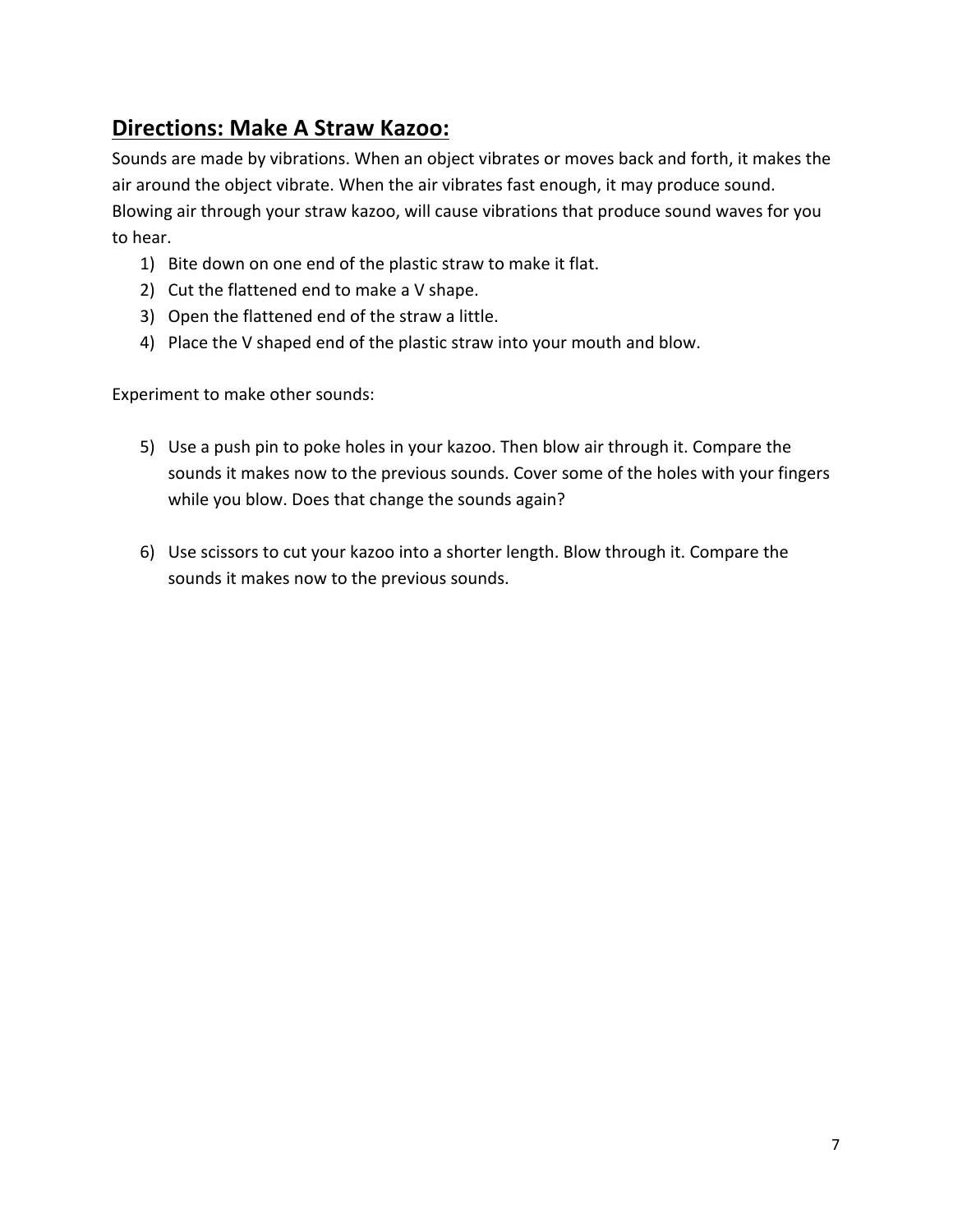# **Make a Dancing Tissue:**

| <b>Materials:</b>     | A 12 inch piece of thread<br>A piece of tissue paper<br>A working speaker that allows changes in volume<br>Printed directions for completing the activity                                                                                                                                                                                                                                                                                                                                                                                                                                                                                                          |
|-----------------------|--------------------------------------------------------------------------------------------------------------------------------------------------------------------------------------------------------------------------------------------------------------------------------------------------------------------------------------------------------------------------------------------------------------------------------------------------------------------------------------------------------------------------------------------------------------------------------------------------------------------------------------------------------------------|
| <b>Getting Ready:</b> | Collect the necessary materials for this station.<br>Make sure the speaker works and the volume can be adjusted<br>from low to high and high to low.<br>Cut the string into 12 inch pieces or you may choose to have the<br>students do this part of the preparation.<br>Make sure the printed directions are visible for students to read<br>or parent volunteers to follow.                                                                                                                                                                                                                                                                                      |
| <b>Explanation:</b>   | Before participating in the We Have Art Down To A Science e-Lab,<br>the students may not have realized that sound is heard because of<br>sound waves being produced and traveling to their ears. A person<br>cannot see sound waves because they are invisible. Sound waves<br>occur as a result of vibrations. When an object vibrates, moves<br>back and forth, the air around that object will vibrate as well. The<br>tissue will move when the music is played because the sound<br>waves coming from the speaker are hitting it. It will move faster if<br>the beat is faster (higher frequency) and move slower if the beat<br>is slower (lower frequency). |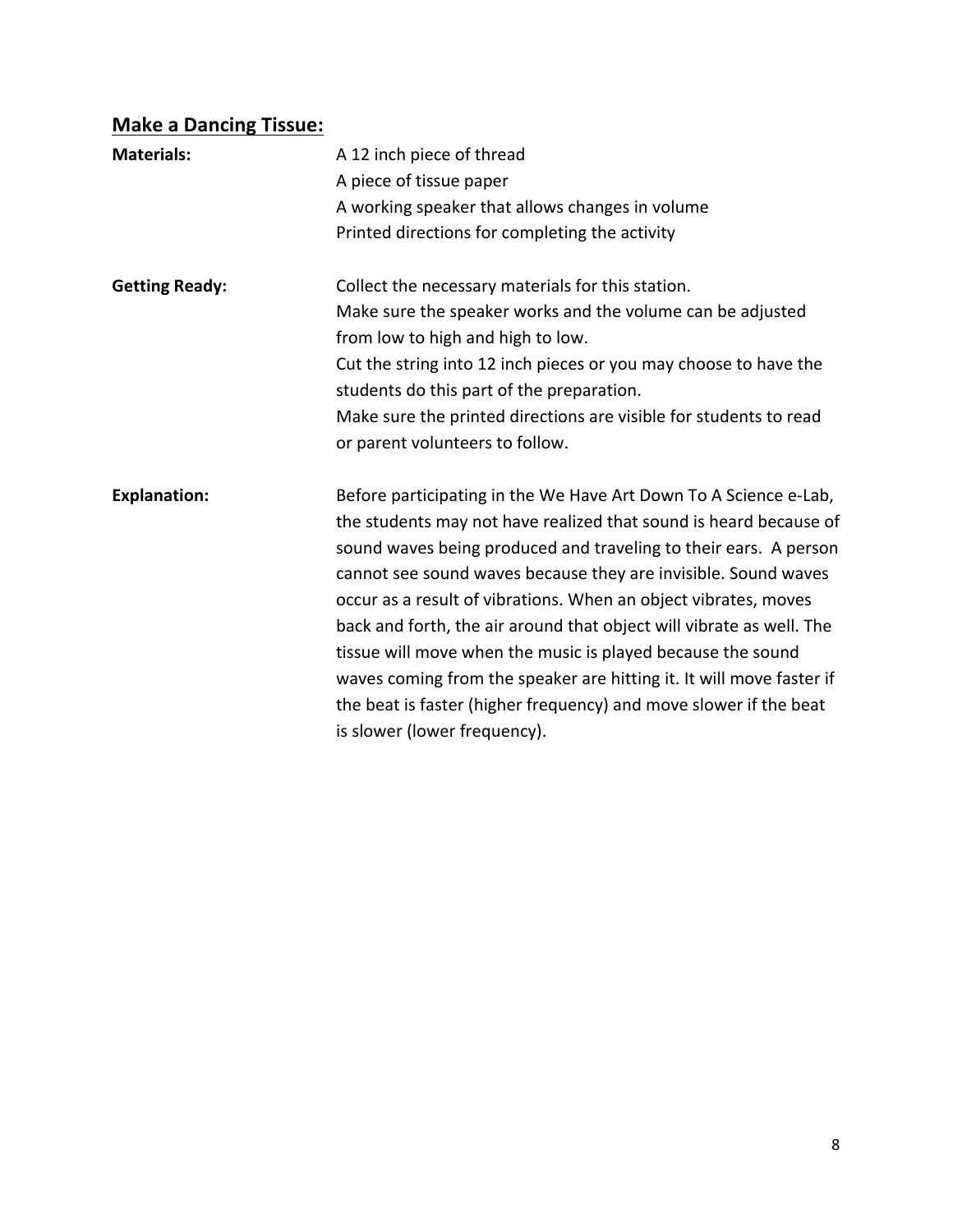# **Directions: Make A Dancing Tissue:**

With this activity, you will see the tissue dance in front of a speaker. The music you hear is producing sound waves. These sound waves are causing the air around the speakers to vibrate. The tissue will dance differently when the music volume is loud or low.

- 1) Take your 12 inch piece of thread and tie it around the tissue paper.
- 2) Turn the volume of the speaker up and hold the tissue paper in front of the speaker. Notice what happens to the tissue paper.
- 3) Turn the volume of the speaker down and hold the tissue paper in front of the speaker again. Notice what happens to the tissue paper.
- 4) Discuss what you observed with your partner. Did changing the volume change the way the tissue paper danced?

Experiment further:

5) Change the location of where you tied the string around your tissue paper and place it in front of the speaker once again. Play the volume low and change it to loud. Did the tissue paper's dance change?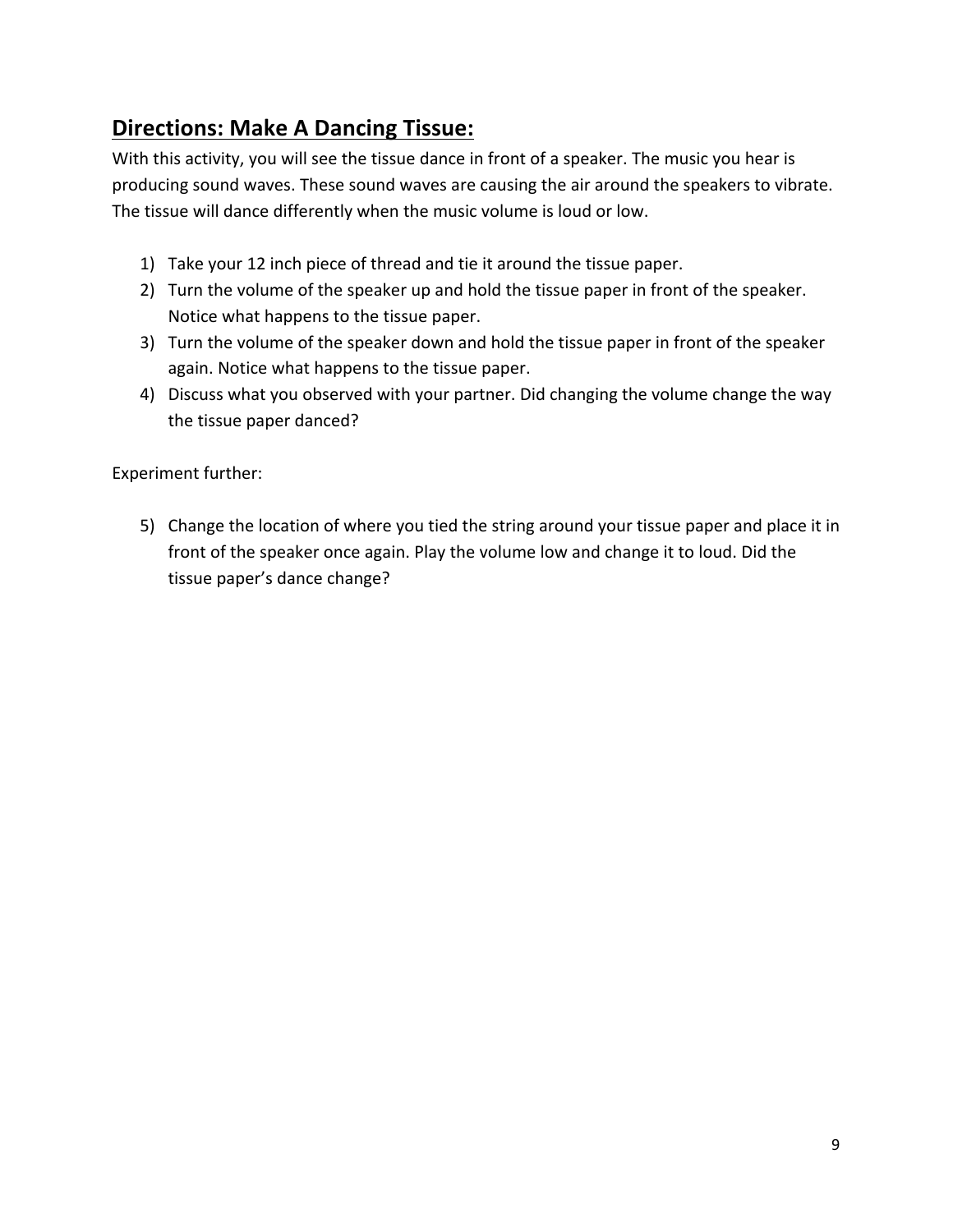# **STATION TWO: Pottery - Sculpting / Chemical Change:**

# **Make Your Own Playdoh:**

| <b>Materials:</b>     | <b>COOKING REQUIRED</b>                                           |
|-----------------------|-------------------------------------------------------------------|
|                       | 1 cup flour                                                       |
|                       | 1 cup water                                                       |
|                       | 2 teaspoons cream of tartar                                       |
|                       | $1/3$ cup salt                                                    |
|                       | 1 tablespoon oil (vegetable or canola)                            |
|                       | Food coloring                                                     |
|                       | 2 quart saucepan                                                  |
|                       | Heating element                                                   |
|                       | Printed directions for completing the activity                    |
|                       | Newspaper to cover table or desks (optional)                      |
|                       |                                                                   |
| <b>Getting Ready:</b> | Collect all necessary materials for this station.                 |
|                       | Since it involves cooking, you may want to prepare the playdoh at |
|                       | home and bring it in to the classroom for the students            |
|                       | If preparing the playdoh in the classroom, make sure the heating  |
|                       | element works and the electrical cord is out of the way so        |
|                       | someone does not trip over it.                                    |
|                       | Make sure the printed directions are visible for students to read |
|                       | or parent volunteers to follow.                                   |
|                       | Cover table or desks with newspaper, if desired.                  |
| <b>Explanation:</b>   | Students were introduced to two new types of changes materials    |
|                       | can go through: physical changes and chemical changes. A          |
|                       | physical change occurs when the appearance of something is        |
|                       | changed but you still have that same material. Examples would be  |
|                       | a piece of paper being torn or ice melting into water. A chemical |
|                       | change occurs when the material you start with is completely      |
|                       | different than the material you end up with. Most (but not all)   |
|                       | chemical changes occur because heat is added in some way.         |
|                       | Examples would be baking cookies or burning a piece of paper.     |
|                       | You no longer have eggs, butter, flour, or sugar separately but   |
|                       | they have combined with the heat to produce the cookie. In        |
|                       | burning the paper, you no longer have paper but ashes. When       |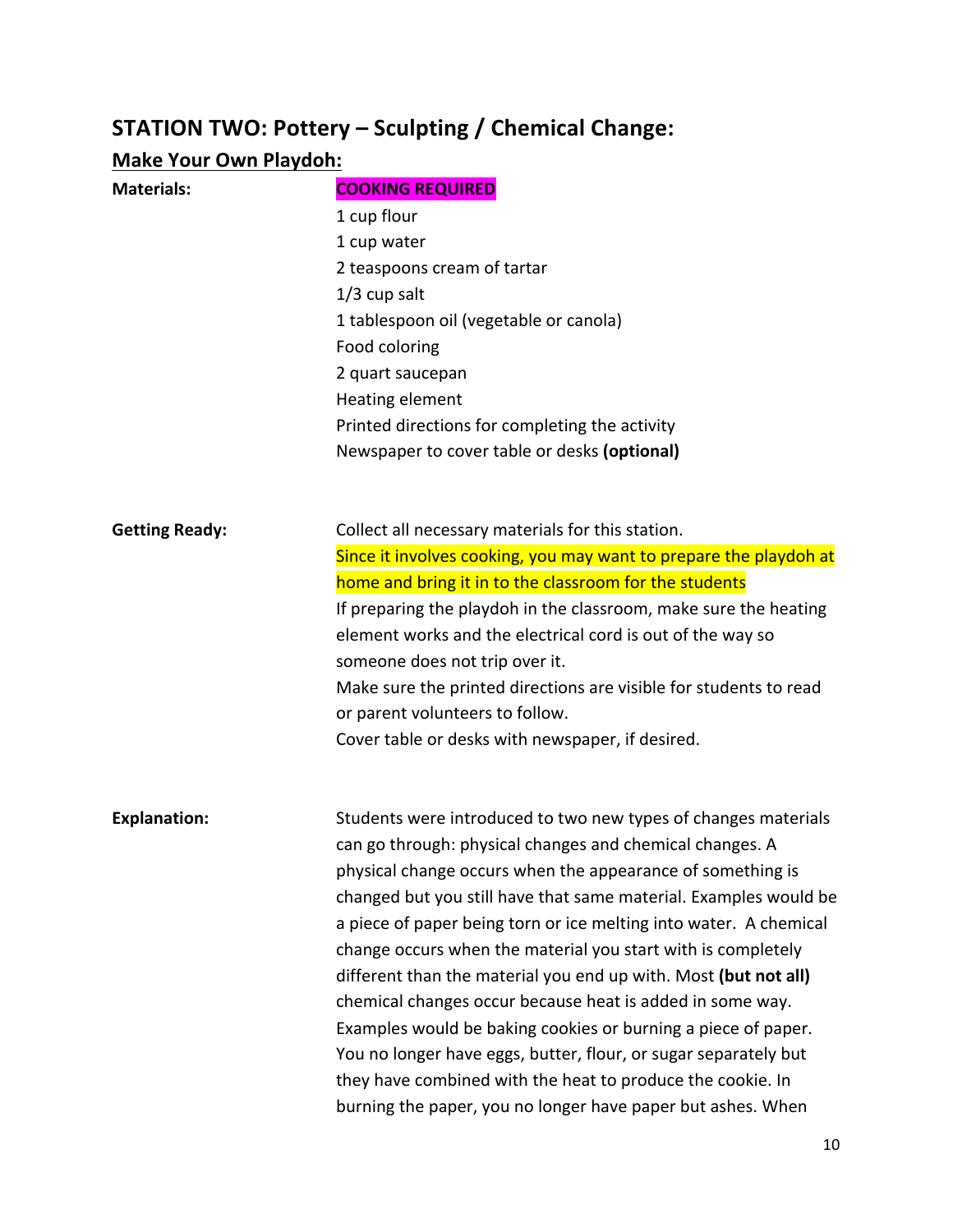playdoh is created, a chemical change occurs as a result of heat being added to the ingredients by cooking on a stovetop or heating element. If the playdoh is baked, heat added once again by an oven, the dough would become hard and brittle instead of soft and squishy. The first chemical change occurred during the We Have Art Down To A Science e-Lab, when the piece of pottery was baked in the kiln and second chemical change occurred when the glaze was added to the piece of pottery and fired in the kiln once more.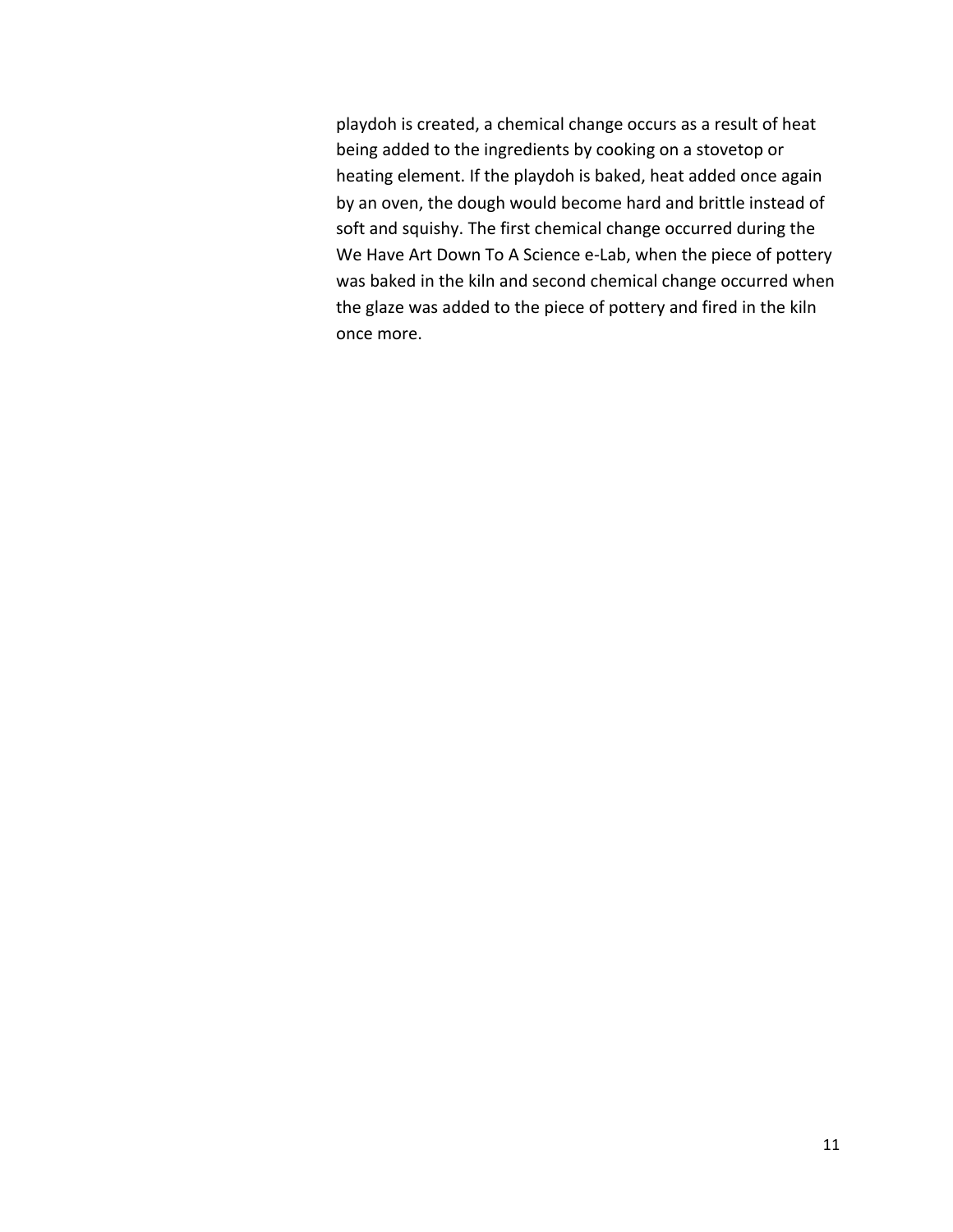## **Directions: Make Your Own Playdoh:**

Playing with playdoh can be lots of fun. It is soft and squishy. You can shape it into almost anything you want. The first playdoh was actually invented by accident because a teacher wanted something new and different for her students to use in art class.

## **THIS ACTIVITY DOES CALL FOR A HEAT SOURCE.**

## **You may want to make the playdough at home and bring in the finished product for the activity.**

- 1) In a 2 quart saucepan, add 1 cup flour, 2 teaspoons of cream of tartar and 1/3 cup salt.
- 2) Add 1 cup water and 1 tablespoon of vegetable oil. Turn your burner on medium/low setting and stir. It will be a little lumpy and that's okay.
- 3) Keep stirring it until it starts to get a little solid. There may still be a few lumps, don't worry about that, you can work them out later.
- 4) Once it starts to solidify, add the food coloring right away. Stir to combine everything. The dough will start to get thicker and maybe a little lumpy. Just keep stirring everything together.
- 5) Once the dough starts to gather around the spoon, you know it is done. This whole process may take 20 seconds or up to 2 minutes, depending on how hot your heat source is.
- 6) Remove the homemade dough from the saucepan and put it on some waxed paper to cool.
- 7) After it is cooled, knead it for a few minutes to get out any remaining lumps and get a better consistency. The homemade play dough can be stored in a Ziploc bag.
- 8) The cooled play dough is now ready for the students to use and create things at this station. You may predetermine what you want them to create or allow them to decide what their creation will be.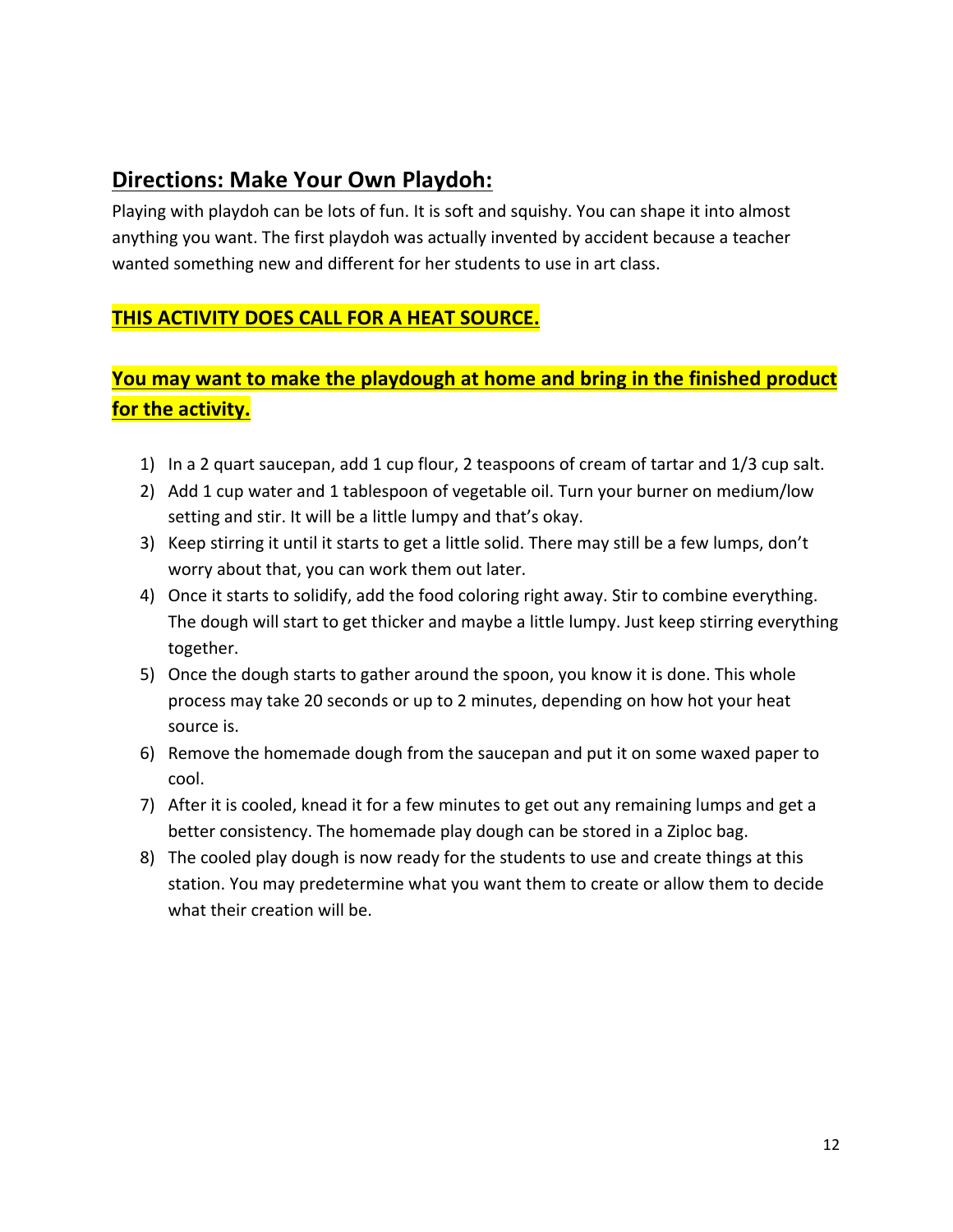# **Make Your Own Salt Dough:**

| <b>Materials:</b>     | <b>NO COOKING REQUIRED</b>                                                   |
|-----------------------|------------------------------------------------------------------------------|
|                       | 1 cup flour                                                                  |
|                       | % cup salt                                                                   |
|                       | $\frac{1}{2}$ cup water                                                      |
|                       | 3 to 5 drops of food coloring                                                |
|                       | Printed directions for completing the activity                               |
|                       | Newspaper to cover table or desks (optional)                                 |
| <b>Getting Ready:</b> | Collect all necessary materials for this station.                            |
|                       | Since it DOES NOT involve cooking, you may want to have                      |
|                       | students measure the ingredients and mix together as a class.                |
|                       | Make sure the printed directions are visible for students to read            |
|                       | or parent volunteers to follow.                                              |
|                       | Cover table or desks with newspaper, if desired.                             |
| <b>Explanation:</b>   | It is the same as the playdoh explanation. See the information on<br>page 7. |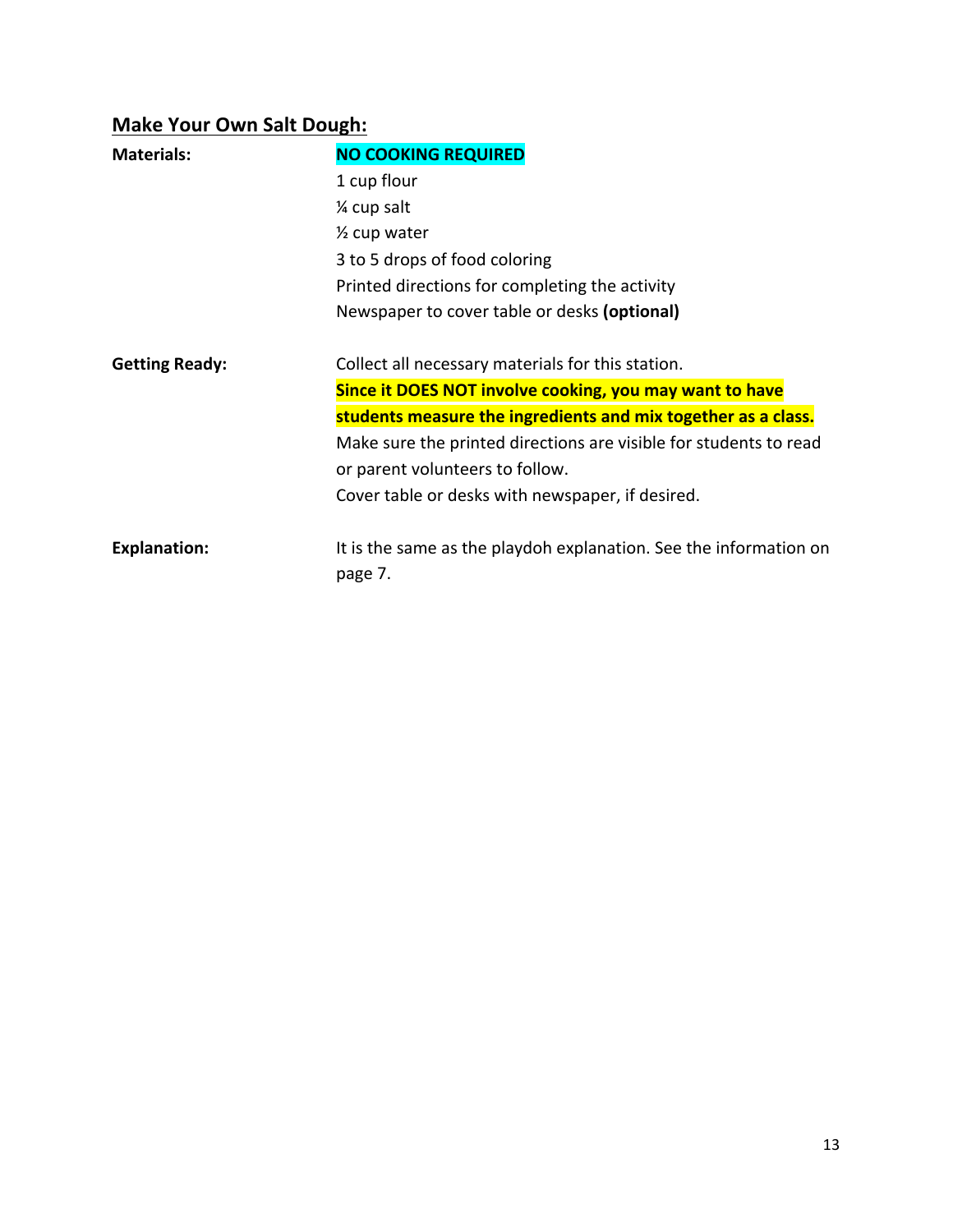# **Directions: Make Your Own Salt Dough:**

Playing with salt dough can be lots of fun. It is soft and squishy. You can shape it into almost anything you want. The salt dough can be used in the same manner as play dough.

#### **THIS ACTIVITY DOES NOT NEED A HEAT SOURCE.**

- 1) Mix together  $1$  cup flour and  $\frac{1}{4}$  cup salt.
- 2) Mix together  $\frac{1}{2}$  cup warm water with a few drops of food coloring.
- 3) Slowly pour the water into the flour mixture, stirring as you pour. Stir until everything is combined.
- 4) Knead with your hands until the flour is completely absorbed. If the dough is too sticky, add more flour until it doesn't stick to your hands.
- 5) The salt dough is now ready for the students to use and create things at this station. You may predetermine what you want them to create or allow them to decide what their creation will be.
- 6) The homemade play dough can be stored in a Ziploc bag.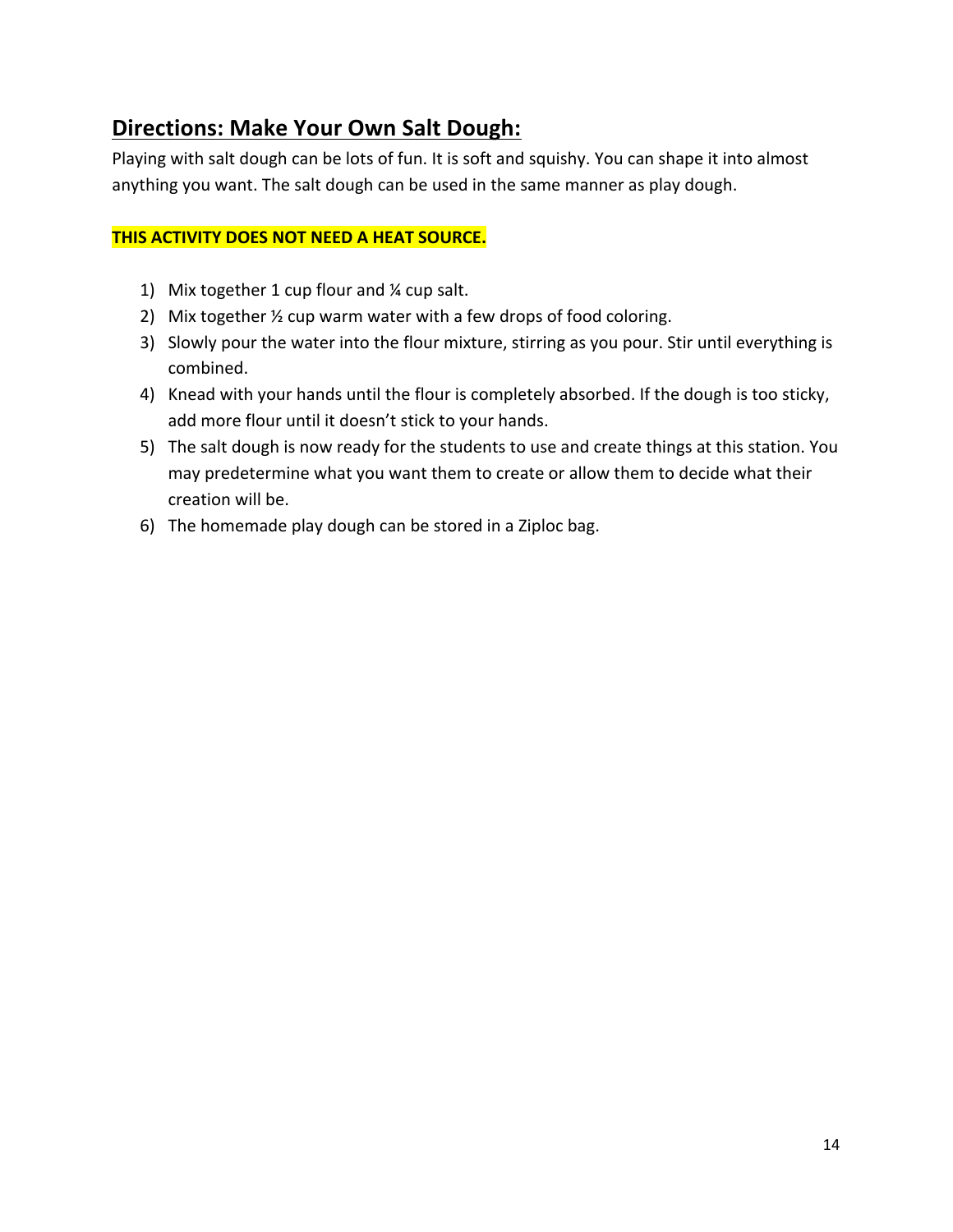#### **History of Playdoh Video:**

| <b>Materials:</b>     | Cmputer with monitor<br>Internet                                                                                                                                                                                                                                                                                                                                                                                                                                            |
|-----------------------|-----------------------------------------------------------------------------------------------------------------------------------------------------------------------------------------------------------------------------------------------------------------------------------------------------------------------------------------------------------------------------------------------------------------------------------------------------------------------------|
|                       |                                                                                                                                                                                                                                                                                                                                                                                                                                                                             |
| <b>Getting Ready:</b> | Do a search for the invention of playdoh. The video from the<br>Travel Channel is 2 minutes and 51 seconds in length.<br>Set up the computer and monitor so the whole class can see the<br>video.<br>Check the speakers for volume to make sure students can hear<br>the audio portion of the video.<br>Make sure the internet is working in the building and have the link<br>opened so you can start the video once the students are ready to<br>give it their attention. |
|                       | You may choose to show this to the whole class instead of                                                                                                                                                                                                                                                                                                                                                                                                                   |
|                       | at a station in the classroom.                                                                                                                                                                                                                                                                                                                                                                                                                                              |
| <b>Explanation:</b>   | Playdoh was created by accident. Sharing this video with your<br>students will provide them with some background knowledge of<br>how playdoh was created and show them how little it has<br>changed and over the last 6 decades.                                                                                                                                                                                                                                            |

# **Directions: History of the Invention of Playdoh:**

If you choose to share this video with your students, follow the getting ready guidelines above. Once you have completed those requirements, you are all set to share video with the students. This may be better suited for a whole class activity instead of a station activity. The video is only 2 minutes and 51 seconds in length. Since all students will complete either the playdough or salt dough activity, this may be best shown at the beginning of the class before having the students break off into their teams.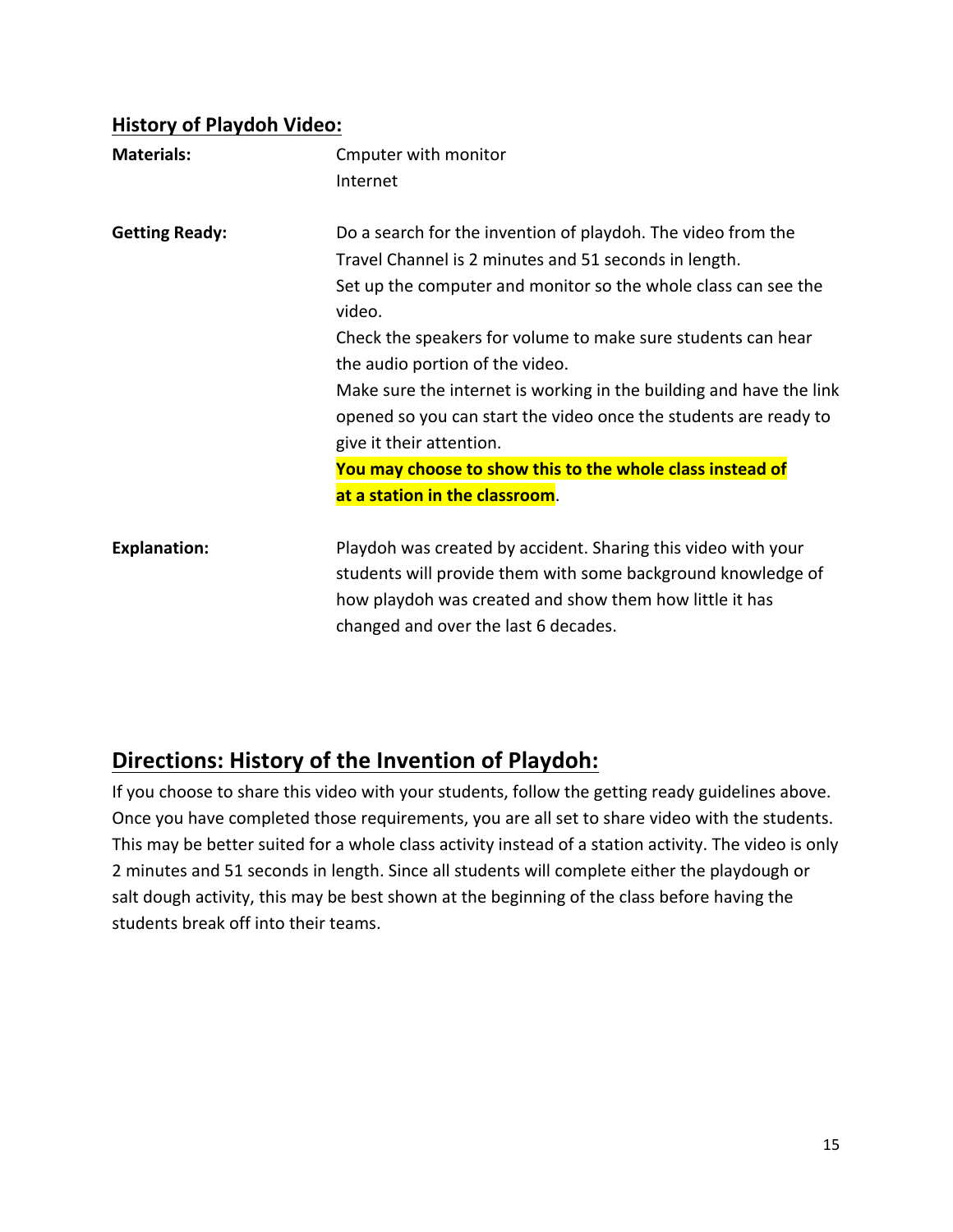## **STATION THREE: Painting - Mixing Colors and Optical Illusion:**

| <b>Yarn Art Painting:</b> |                                                                     |
|---------------------------|---------------------------------------------------------------------|
| <b>Materials:</b>         | Yarn string or embroidery floss (various lengths)                   |
|                           | White glue                                                          |
|                           | Small amount of water                                               |
|                           | Bowl or container to hold the glue and strings of yarn or floss     |
|                           | Cardboard or cardstock (one sheet per student)                      |
|                           | Various forms of paints (tempera, poster paints, acrylics) in       |
|                           | red, blue and yellow only                                           |
|                           | Paintbrushes                                                        |
|                           | Water in cups                                                       |
|                           | Printed directions for completing activity                          |
|                           | Tweezers or chopsticks (optional for students to use to get the     |
|                           | yarn out of the glue)                                               |
|                           | Newspaper to cover desks or table (optional)                        |
|                           | Moist and dry paper towels (optional)                               |
| <b>Getting Ready:</b>     | Collect all necessary materials for this station.                   |
|                           | In the bowl, add a little water to the white glue and stir it to    |
|                           | combine and make it less thick.                                     |
|                           | Cut your yarn or embroidery floss to different lengths. The shorter |
|                           | lengths are easier to handle but the longer lengths allow for some  |
|                           | abstract designs. Make sure to provide many various lengths of      |
|                           | yarn or embroidery floss for your students.                         |
|                           | Place the various lengths of yarn or embroidery floss into the glue |
|                           | and make sure they are submerged into the glue.                     |
|                           | Cover the table or desks with newspaper, if desired.                |
|                           | Make sure the printed directions are visible for students to read   |
|                           | or parent volunteers to follow.                                     |

The yarn painting activity will take more than one day to complete because the glue-soaked **yarn needs to dry once the student creates their pattern/design. The students can then paint** their pattern/design, once the yarn has dried in place. You may want to have the students (as a whole class) create their design with the glue-soaked yarn the day before doing the stations. Then on the day the students rotate through the stations, they can paint their design **at that time.**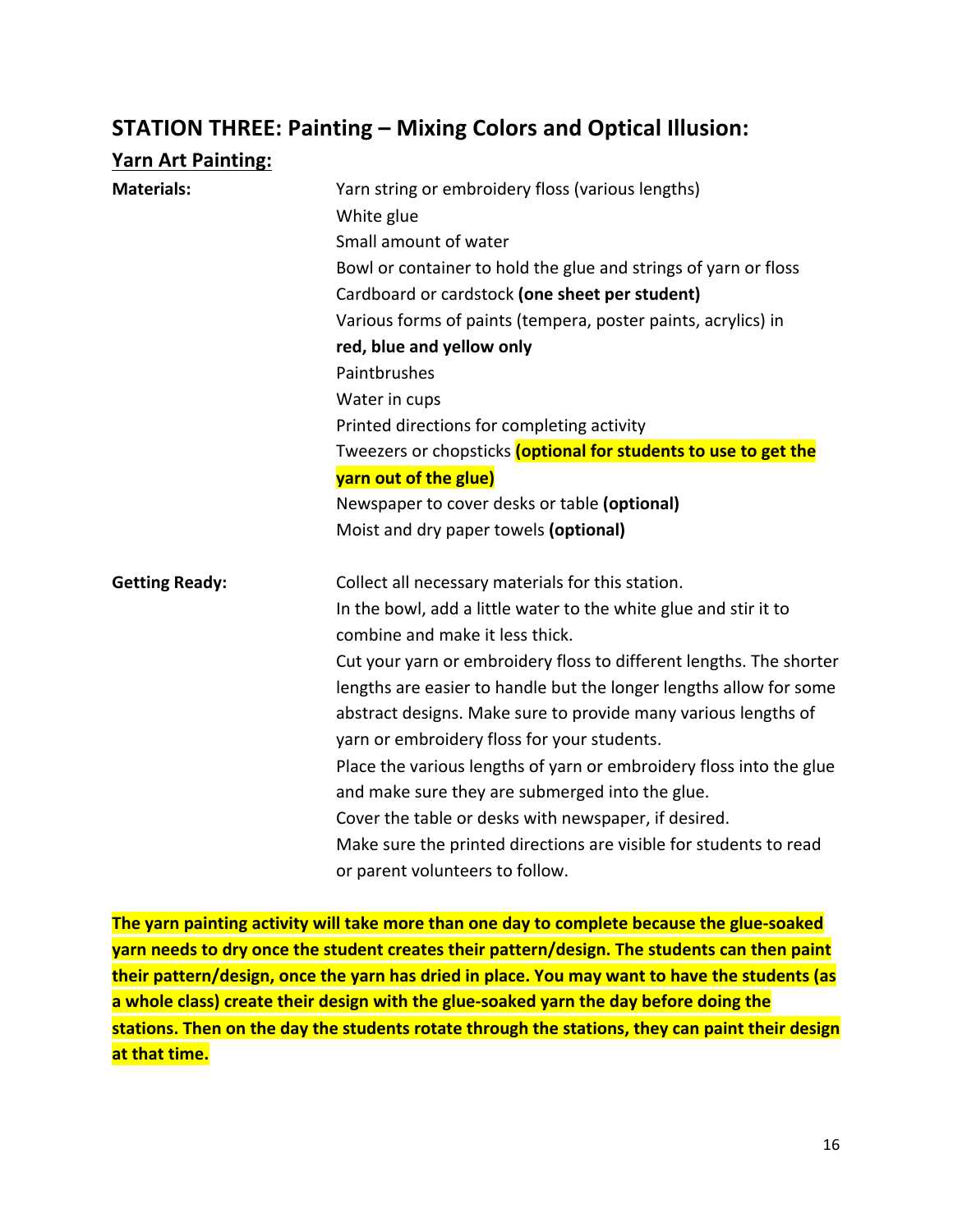**Explanation:** Mixing colors to create new colors may be a new concept for younger students. In the pre-lab lesson, the students got to see red and yellow mix to make orange. Red and blue mixed to make purple. Yellow and blue mixed to make green. With the yarn painting the students can mix colors directly on their piece of art. The students will choose the lengths of yarn and lay them out on the cardstock to create a design. The longer lengths can be used to create an abstract design or the shorter lengths can be used to create a concrete image like a heart, leaf, ball, etc. The yarn needs to be allowed to dry in place, usually overnight. The next day, the students can use watercolors, tempera paints, or acrylic paints to paint the design they created the day before. If you provide only red, yellow and blue paints, it will force the students to mix the colors of paint together to get the green, orange and purple. They may mix more red with less yellow to get a reddish orange or more yellow with less blue to get a yellowish green. They could mix all the colors together if they needed black. The key to this activity is to just let them create and discover what colors they can make (if they choose to mix them). Allow paintings to dry before displaying or sending home with the students.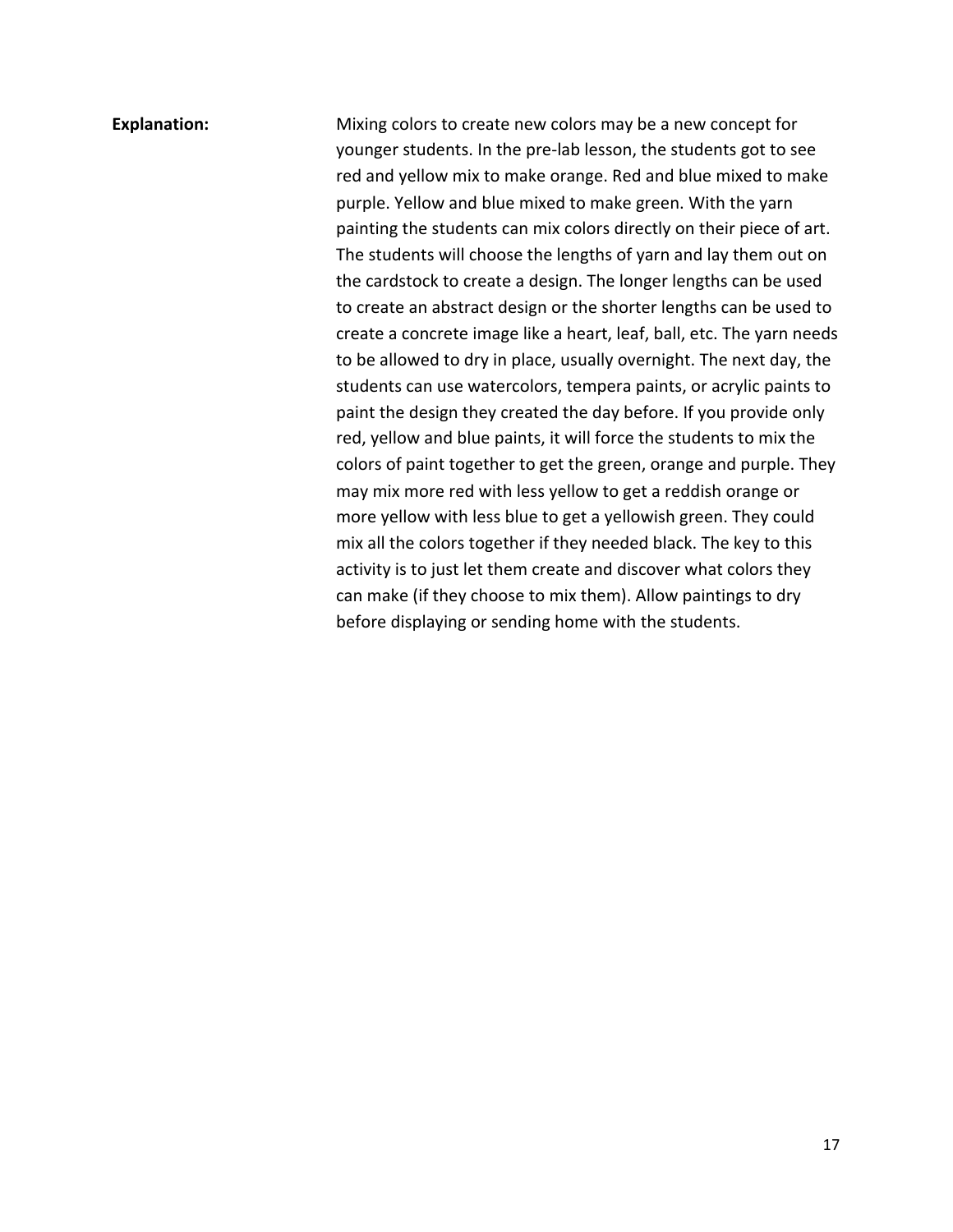# **Directions: Making A Yarn Art Painting:**

You will create a 3-D design on your paper/cardstock/ matboard / canvas by using yarn that has been soaked in glue. The yarn will dry in the design you create. Then you can paint it. There are only 3 colors of paint provided: RED, BLUE, and YELLOW. If you remember from the pre-lab activity for We Have Art Down To A Science, we were able to create orange, green, and purple by using only the three colors of red, blue and yellow. During the We Have Art Down To A Science e-Lab, the lab director showed us an interesting fact about the color black. Feel free to experiment and see what beautiful colors you can make for your yarn art painting by mixing the colors of paint.

- 1) In a bowl, add a little water to some white glue and stir to combine.
- 2) Take the cut strands of yarn and place them in the watered down glue substance.
- 3) Take one strand of varn at a time out of the glue. Run your fingers down the length of the glue-covered yarn, if you want to remove the excess glue.
- 4) Arrange the yarn onto your paper in the design of your choice. The longer lengths are fun to arrange in one continuous line but the shorter lengths are easier to manage.
- 5) Let the yarn dry, usually overnight. Laying it on a flat surface is best to keep the yarn from slipping and changing the pattern or design.
- 6) Once the yarn has dried, paint in the sections as desired.
- 7) Allow paint to dry before sending the works of art home or displaying in the classroom.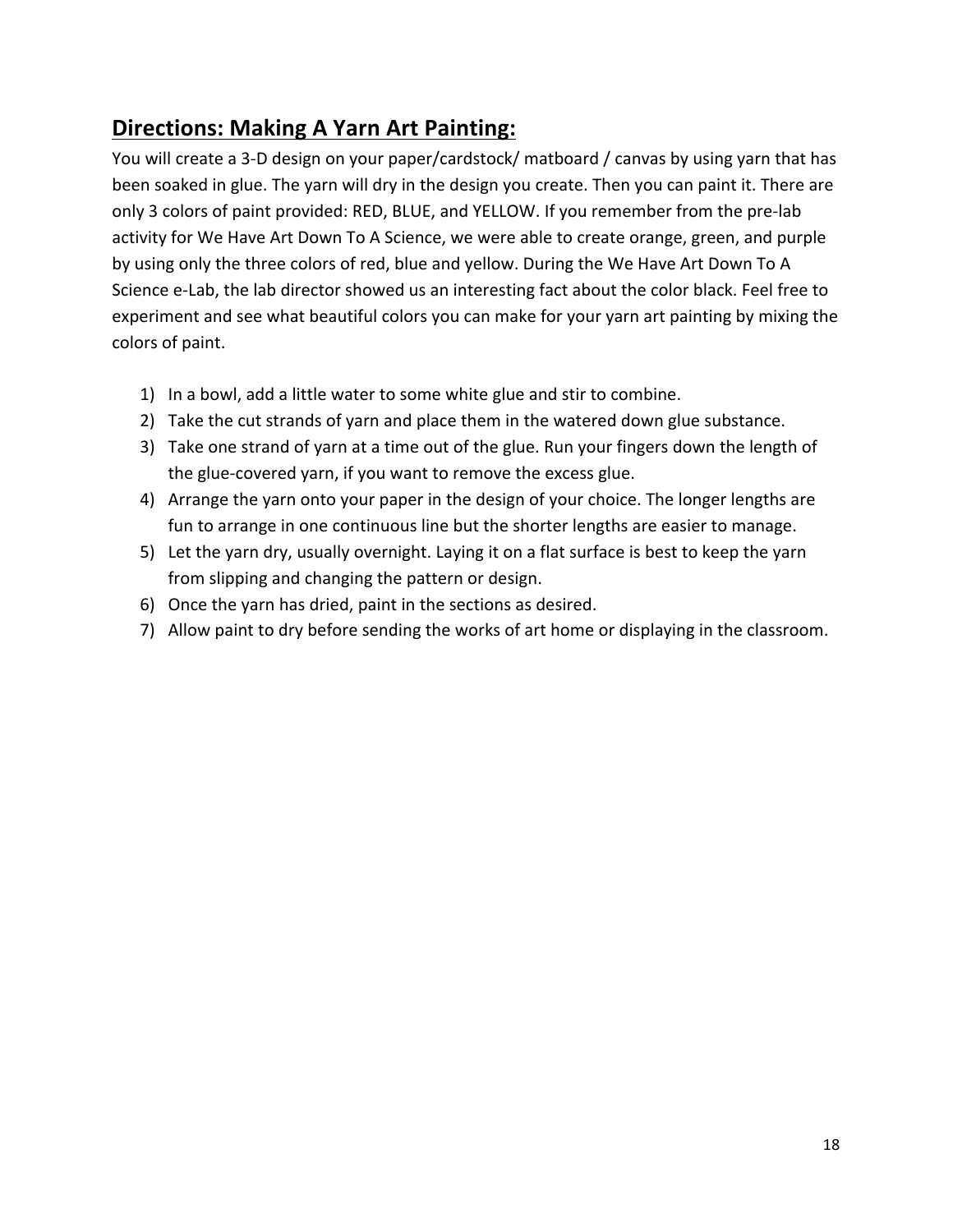# **Make a Thaumatrope:**

| <b>Materials:</b>     | A copy of the provided pattern or paper for students to<br>draw their own design (one copy or sheet of paper per student-<br>cardstock recommended)<br>Plastic straws (one per student)<br>Glue or double-sided tape<br><b>Scissors</b><br>Crayons or colored pencils<br>A circular pattern, if students are making their own design<br>Printed directions for completing the activity                                                                                                                                                                                                                                                                                                                                                                                                      |
|-----------------------|---------------------------------------------------------------------------------------------------------------------------------------------------------------------------------------------------------------------------------------------------------------------------------------------------------------------------------------------------------------------------------------------------------------------------------------------------------------------------------------------------------------------------------------------------------------------------------------------------------------------------------------------------------------------------------------------------------------------------------------------------------------------------------------------|
| <b>Getting Ready:</b> | Collect the necessary materials for this activity.<br>Make sure the printed directions are visible for students to read<br>or parent volunteers to follow.                                                                                                                                                                                                                                                                                                                                                                                                                                                                                                                                                                                                                                  |
| <b>Explanation:</b>   | A thaumatrope is a toy from a long time ago. It helps to create the<br>illusion of motion and was a toy children played with before the<br>flood of animated cartoons or movies available today. The human<br>eye can retain an image for about 1/20 of a second after the<br>object has disappeared. The thaumatrope consists of 2 images<br>that go together like a fish and a bowl, a bird and a cage, an<br>astronaut and a spaceship, etc. The images are drawn on identical<br>sized pieces of paper cut into a circle and glued together with a<br>straw in the middle. When the student turns the straw between<br>their hands, the image on one side will appear briefly on the other<br>side. The fish will appear inside the bowl, the bird will appear<br>inside the cage, etc. |